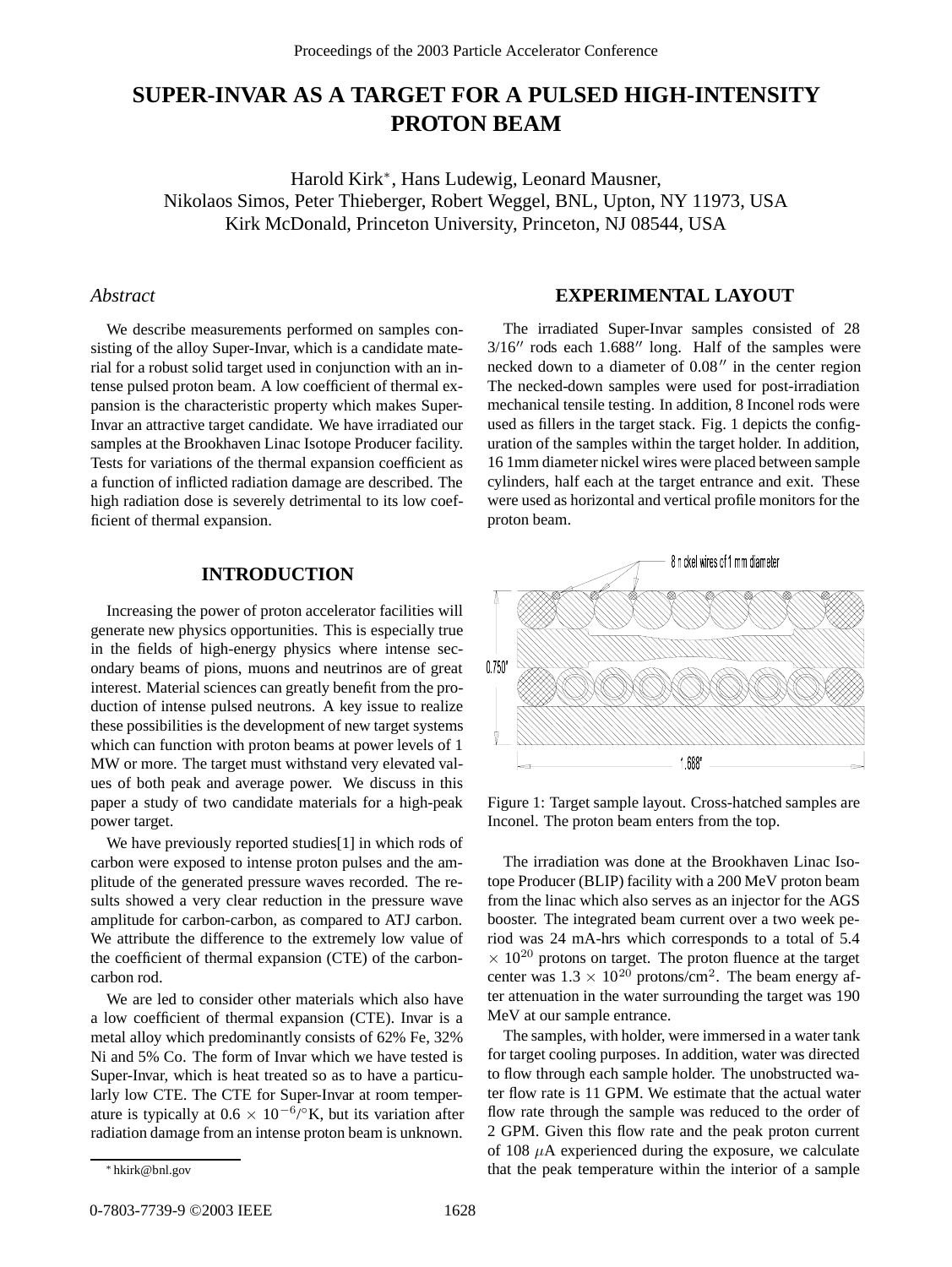rod was on the order of 200◦ C.

After exposure, the target sample was removed and placed in a lead shielded enclosure for seven months to allow for the radio-activity to decline to more manageable levels for the subsequent measurements. Nonetheless, our measurements of the CTE and tensile properties had to be performed within the confines of a hot cell equipped with remote handling capabilities.

Upon removal of the samples from the target holder, the individual cylinders were washed in an acid bath to remove corrosion from the rods. Samples were then sorted by position in the the target, making use of identifying marks on each cylinder and nickel wire.

# **MEASUREMENTS**

#### *Activation Measurements*

The samples were placed individually into an ATOM-LAB 100 dose calibrator in order to measure the integrated activation levels. The first (entrance) plane (Fig. 1) consisted of straight cylindrical rods and wire positioned in a horizontal orientation, while the the fourth (exit) plane had a similar arrangement but with a vertical orientation. The activation levels of the front plane could then be used to extract information as to the vertical profile of the incident proton beam, while the exit plane could be used for obtaining the horizontal profile of the proton beam (Fig. 2). The nickel wire and Invar rods have different volumes as well as composition, hence overall normalization for each data set differ. However, the beam rms widths extracted from each set of material agree well.



Figure 2: Measured specimen activity as a function of target position. The lines are Gaussian fits.

This measured beam profile, along with the total proton flux and incident energy, served as input into the code MCNPX[2] which calculated the atomic displacements within each sample. Results of the activation measurements of each sample correlate well with the calculated values for the atomic displacements averaged over each rod.

#### *Thermal Expansion Measurements*

Measurement of the coefficient of thermal expansion utilized an L75 dilatometer purchased from LINSEIS, Gmbh. This device was specifically fabricated to allow ease of remote operation since the measurements were confined to a hot cell where remote manipulation of the equipment as well as the mechanical insertion of the samples was required. Measurement of non-irradiated samples demonstrated that the stock material had the expected CTE of  $0.6 \times 10^{-6}$  / $\degree$ K at room temperature while the base line for the temperature range of  $50^{\circ}$ C to  $150^{\circ}$ C was an average CTE of  $1.0 \times 10^{-6}$  / $\degree$ K (see Fig. 3). This figure also demonstrates that irradiation dramatically alters the thermal expansion properties of Super-Invar. The results for all fourteen straight irradiated specimens are shown in Fig. 4.



Figure 3: Measured thermal expansions for three different Super-Invar specimens.



Figure 4: Measured average coefficients of thermal expansion as a function of calculated average atomic displacements per atom.

It should be noted that the average CTE values reported here correspond to a temperature interval from  $50^{\circ}$ C to 150◦C and are also averaged over the length of each sample. Auxiliary measurements of un-irradiated samples heat treated to temperatures up to 400◦C indicate that most of the observed effect is due to radiation damage, but some